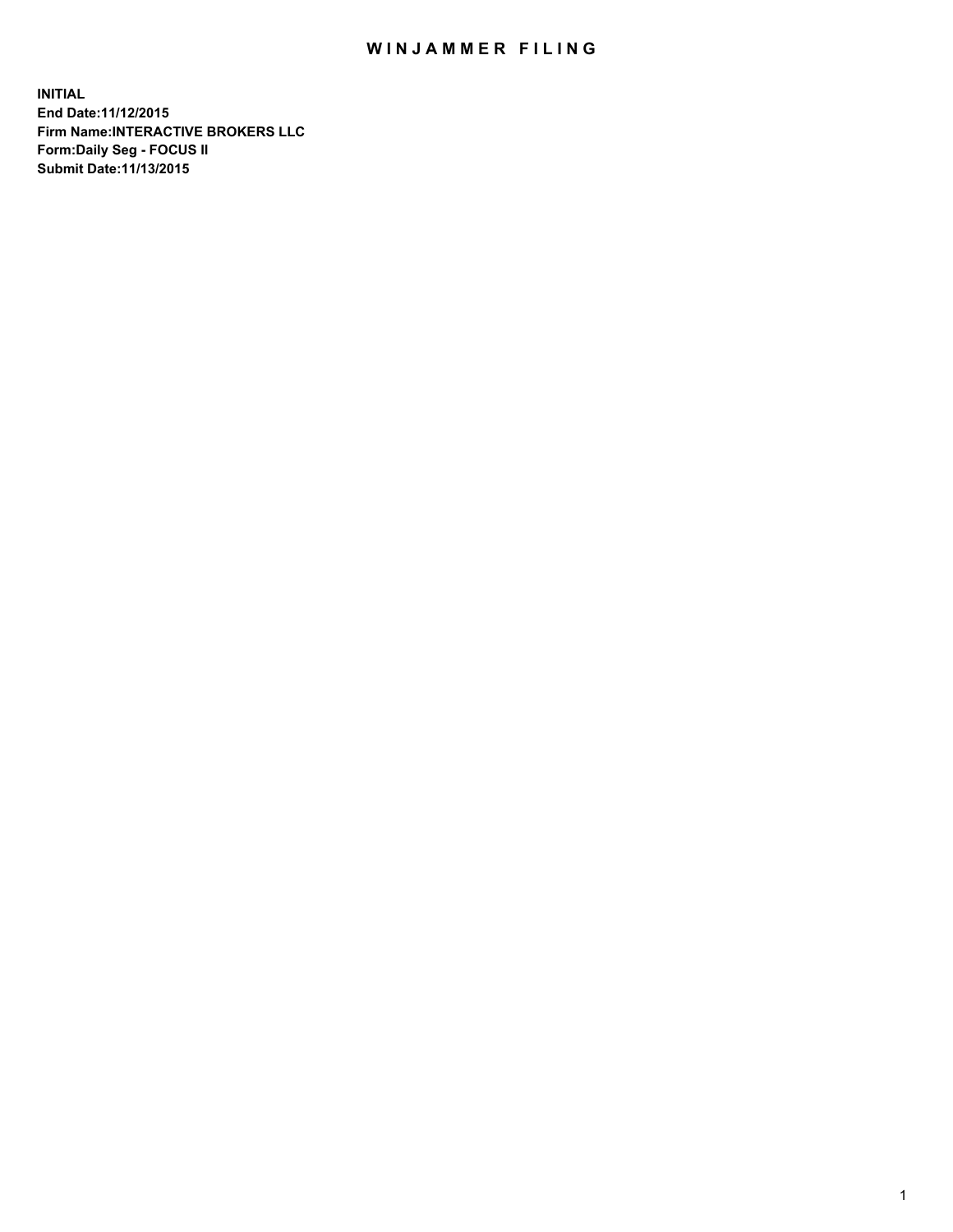## **INITIAL End Date:11/12/2015 Firm Name:INTERACTIVE BROKERS LLC Form:Daily Seg - FOCUS II Submit Date:11/13/2015 Daily Segregation - Cover Page**

| Name of Company<br><b>Contact Name</b><br><b>Contact Phone Number</b><br><b>Contact Email Address</b>                                                                                                                                                                                                                         | <b>INTERACTIVE BROKERS LLC</b><br><b>Alex Parker</b><br>203-618-7738<br>aparker@interactivebrokers.com |
|-------------------------------------------------------------------------------------------------------------------------------------------------------------------------------------------------------------------------------------------------------------------------------------------------------------------------------|--------------------------------------------------------------------------------------------------------|
| FCM's Customer Segregated Funds Residual Interest Target (choose one):<br>a. Minimum dollar amount: ; or<br>b. Minimum percentage of customer segregated funds required:% ; or<br>c. Dollar amount range between: and; or<br>d. Percentage range of customer segregated funds required between: % and %.                      | <u>0</u><br>155,000,000 245,000,000<br>00                                                              |
| FCM's Customer Secured Amount Funds Residual Interest Target (choose one):<br>a. Minimum dollar amount: ; or<br>b. Minimum percentage of customer secured funds required:%; or<br>c. Dollar amount range between: and; or<br>d. Percentage range of customer secured funds required between:% and%.                           | <u>0</u><br>80,000,000 120,000,000<br>00                                                               |
| FCM's Cleared Swaps Customer Collateral Residual Interest Target (choose one):<br>a. Minimum dollar amount: ; or<br>b. Minimum percentage of cleared swaps customer collateral required:%; or<br>c. Dollar amount range between: and; or<br>d. Percentage range of cleared swaps customer collateral required between:% and%. | <u>0</u><br>0 <sub>0</sub><br><u>0 0</u>                                                               |

Attach supporting documents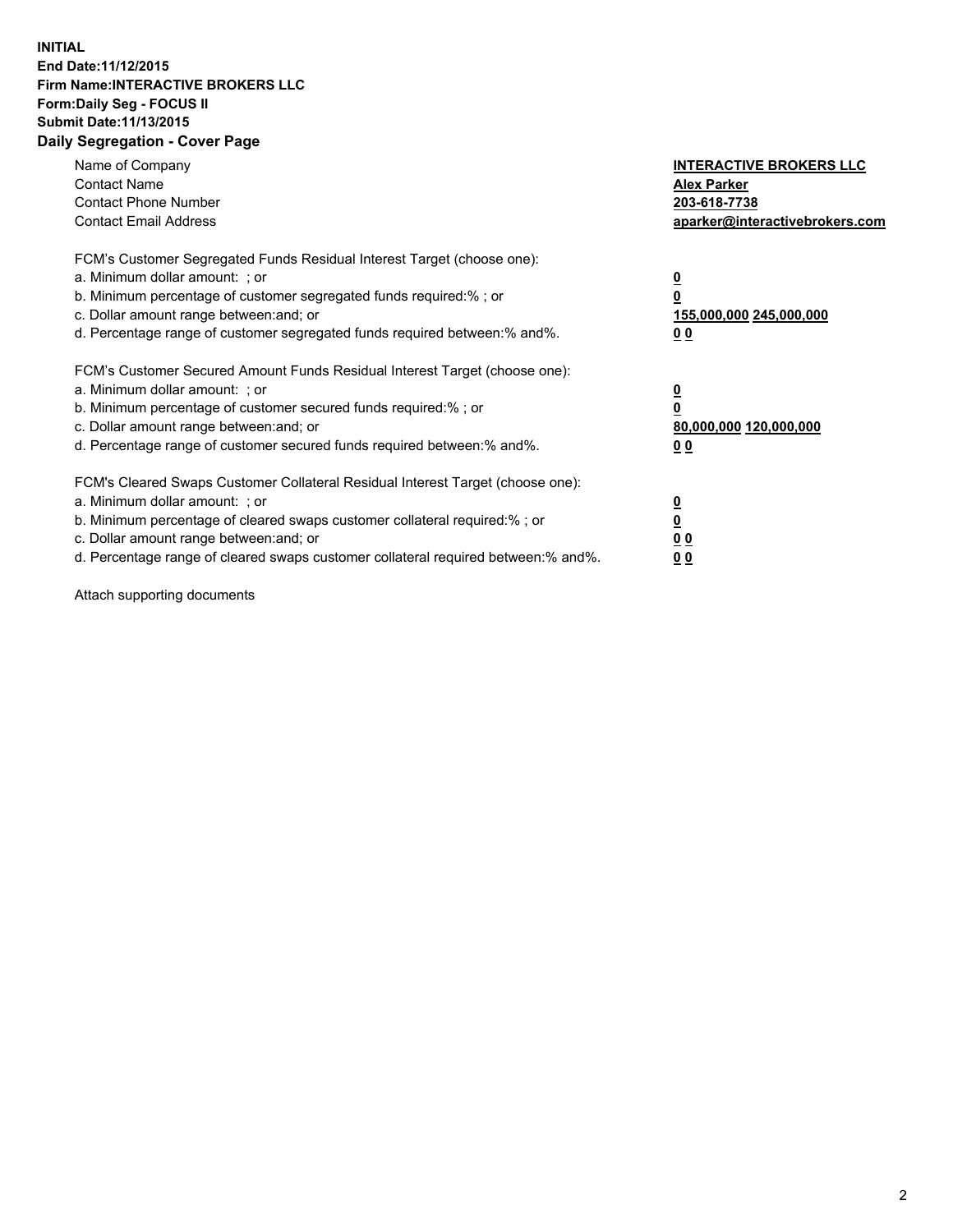## **INITIAL End Date:11/12/2015 Firm Name:INTERACTIVE BROKERS LLC Form:Daily Seg - FOCUS II Submit Date:11/13/2015 Daily Segregation - Secured Amounts**

|     | Daily Jegiegation - Jeculeu Alliounts                                                       |                                  |
|-----|---------------------------------------------------------------------------------------------|----------------------------------|
|     | Foreign Futures and Foreign Options Secured Amounts                                         |                                  |
|     | Amount required to be set aside pursuant to law, rule or regulation of a foreign            | $0$ [7305]                       |
|     | government or a rule of a self-regulatory organization authorized thereunder                |                                  |
| 1.  | Net ledger balance - Foreign Futures and Foreign Option Trading - All Customers             |                                  |
|     | A. Cash                                                                                     | 322,011,534 [7315]               |
|     | B. Securities (at market)                                                                   | $0$ [7317]                       |
| 2.  | Net unrealized profit (loss) in open futures contracts traded on a foreign board of trade   | 3,131,648 [7325]                 |
| 3.  | Exchange traded options                                                                     |                                  |
|     | a. Market value of open option contracts purchased on a foreign board of trade              | <b>19,454</b> [7335]             |
|     | b. Market value of open contracts granted (sold) on a foreign board of trade                | -48,017 [7337]                   |
| 4.  | Net equity (deficit) (add lines 1. 2. and 3.)                                               | 325,114,619 [7345]               |
| 5.  | Account liquidating to a deficit and account with a debit balances - gross amount           | 59,020 [7351]                    |
|     |                                                                                             |                                  |
| 6.  | Less: amount offset by customer owned securities                                            | 0 [7352] 59,020 [7354]           |
|     | Amount required to be set aside as the secured amount - Net Liquidating Equity              | 325, 173, 639 [7355]             |
|     | Method (add lines 4 and 5)                                                                  |                                  |
| 7.  | Greater of amount required to be set aside pursuant to foreign jurisdiction (above) or line | 325,173,639 [7360]               |
|     | 6.                                                                                          |                                  |
|     | FUNDS DEPOSITED IN SEPARATE REGULATION 30.7 ACCOUNTS                                        |                                  |
| 1.  | Cash in banks                                                                               |                                  |
|     | A. Banks located in the United States                                                       | <b>149</b> [7500]                |
|     | B. Other banks qualified under Regulation 30.7                                              | 0 [7520] 149 [7530]              |
| 2.  | Securities                                                                                  |                                  |
|     | A. In safekeeping with banks located in the United States                                   | 376,406,453 [7540]               |
|     | B. In safekeeping with other banks qualified under Regulation 30.7                          | 0 [7560] 376,406,453 [7570]      |
| 3.  | Equities with registered futures commission merchants                                       |                                  |
|     | A. Cash                                                                                     | $0$ [7580]                       |
|     | <b>B.</b> Securities                                                                        | $0$ [7590]                       |
|     | C. Unrealized gain (loss) on open futures contracts                                         | $0$ [7600]                       |
|     | D. Value of long option contracts                                                           | $0$ [7610]                       |
|     | E. Value of short option contracts                                                          | 0 [7615] 0 [7620]                |
| 4.  | Amounts held by clearing organizations of foreign boards of trade                           |                                  |
|     | A. Cash                                                                                     | $0$ [7640]                       |
|     | <b>B.</b> Securities                                                                        | $0$ [7650]                       |
|     | C. Amount due to (from) clearing organization - daily variation                             | $0$ [7660]                       |
|     | D. Value of long option contracts                                                           | $0$ [7670]                       |
|     | E. Value of short option contracts                                                          | 0 [7675] 0 [7680]                |
| 5.  | Amounts held by members of foreign boards of trade                                          |                                  |
|     | A. Cash                                                                                     | 58,137,958 [7700]                |
|     | <b>B.</b> Securities                                                                        | $0$ [7710]                       |
|     | C. Unrealized gain (loss) on open futures contracts                                         | 852,272 [7720]                   |
|     | D. Value of long option contracts                                                           | 19,460 [7730]                    |
|     | E. Value of short option contracts                                                          | -48,015 [7735] 58,961,675 [7740] |
| 6.  | Amounts with other depositories designated by a foreign board of trade                      | 0 [7760]                         |
| 7.  | Segregated funds on hand                                                                    | $0$ [7765]                       |
| 8.  | Total funds in separate section 30.7 accounts                                               | 435,368,277 [7770]               |
| 9.  | Excess (deficiency) Set Aside for Secured Amount (subtract line 7 Secured Statement         | 110,194,638 [7380]               |
|     | Page 1 from Line 8)                                                                         |                                  |
| 10. | Management Target Amount for Excess funds in separate section 30.7 accounts                 | 80,000,000 [7780]                |
| 11. | Excess (deficiency) funds in separate 30.7 accounts over (under) Management Target          | 30,194,638 [7785]                |
|     |                                                                                             |                                  |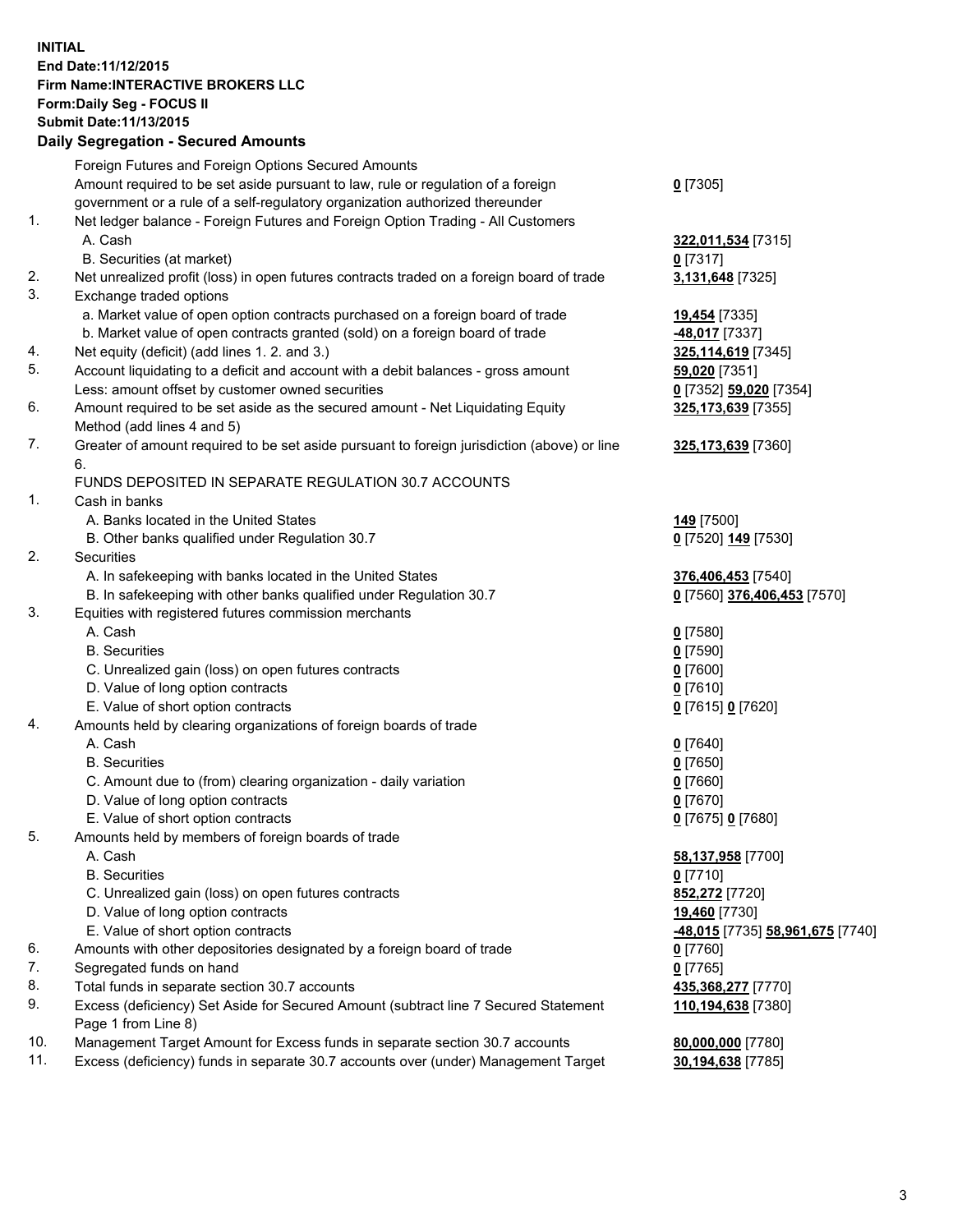**INITIAL End Date:11/12/2015 Firm Name:INTERACTIVE BROKERS LLC Form:Daily Seg - FOCUS II Submit Date:11/13/2015 Daily Segregation - Segregation Statement** SEGREGATION REQUIREMENTS(Section 4d(2) of the CEAct) 1. Net ledger balance A. Cash **2,750,771,567** [7010] B. Securities (at market) **0** [7020] 2. Net unrealized profit (loss) in open futures contracts traded on a contract market **-40,288,512** [7030] 3. Exchange traded options A. Add market value of open option contracts purchased on a contract market **96,184,327** [7032] B. Deduct market value of open option contracts granted (sold) on a contract market **-177,000,742** [7033] 4. Net equity (deficit) (add lines 1, 2 and 3) **2,629,666,640** [7040] 5. Accounts liquidating to a deficit and accounts with debit balances - gross amount **229,714** [7045] Less: amount offset by customer securities **0** [7047] **229,714** [7050] 6. Amount required to be segregated (add lines 4 and 5) **2,629,896,354** [7060] FUNDS IN SEGREGATED ACCOUNTS 7. Deposited in segregated funds bank accounts A. Cash **264,857,735** [7070] B. Securities representing investments of customers' funds (at market) **1,456,645,296** [7080] C. Securities held for particular customers or option customers in lieu of cash (at market) **0** [7090] 8. Margins on deposit with derivatives clearing organizations of contract markets A. Cash **29,016,510** [7100] B. Securities representing investments of customers' funds (at market) **1,153,393,274** [7110] C. Securities held for particular customers or option customers in lieu of cash (at market) **0** [7120] 9. Net settlement from (to) derivatives clearing organizations of contract markets **15,785,708** [7130] 10. Exchange traded options A. Value of open long option contracts **96,157,261** [7132] B. Value of open short option contracts **-176,973,753** [7133] 11. Net equities with other FCMs A. Net liquidating equity **0** [7140] B. Securities representing investments of customers' funds (at market) **0** [7160] C. Securities held for particular customers or option customers in lieu of cash (at market) **0** [7170] 12. Segregated funds on hand **0** [7150] 13. Total amount in segregation (add lines 7 through 12) **2,838,882,031** [7180] 14. Excess (deficiency) funds in segregation (subtract line 6 from line 13) **208,985,677** [7190] 15. Management Target Amount for Excess funds in segregation **155,000,000** [7194] **53,985,677** [7198]

16. Excess (deficiency) funds in segregation over (under) Management Target Amount Excess